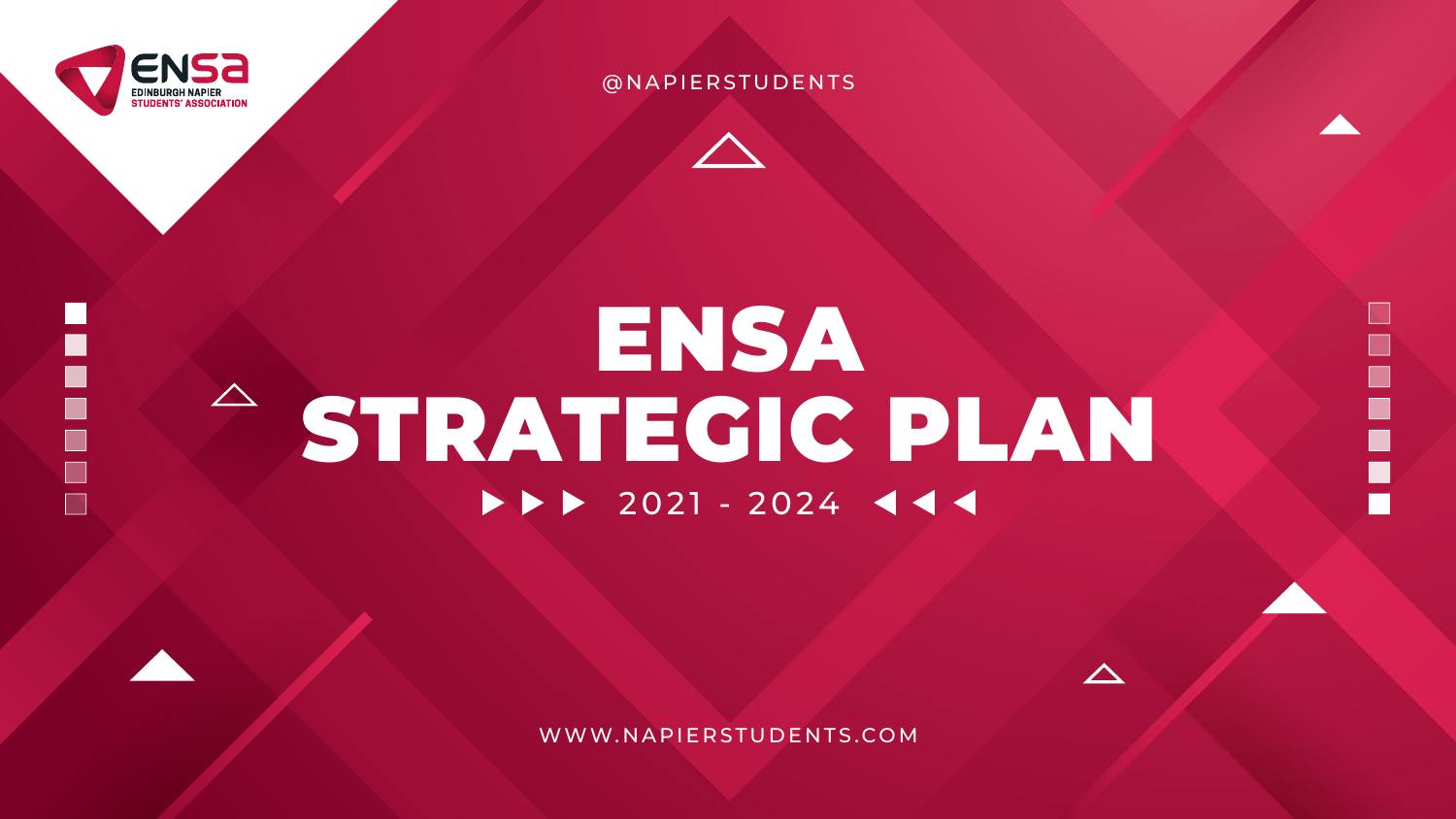#### **WHAT WE WANT FOR STUDENTS:**

Edinburgh Napier University students are enriched by their university experience and empowered to become confident and successful contributors to their work places and communities.

#### **WHY WE EXIST:**

ENSA exists to enable students to make the most of their university experience. We do this by representing, supporting and developing Edinburgh Napier students to be successful in their studies; to try out new things; to engage in, and contribute to, university life; to be healthy and happy; to bring about positive change; and to have fun.







#### **WHAT MATTERS TO US:**

- **• Community** we want students to feel a sense of belonging, to be included and inclusive, to meet and appreciate people from all walks of life, to participate in the local community, to take part in extracurricular activities and to make new friends while at university
	- **• Education** we want students to be supported to learn and develop, to be stretched and challenged, to enjoy their studies, to gain the knowledge and skills they need to make a difference to their work places and their communities
	- **• Representation**  we want students to have a say in shaping their university experience
	- **• Empowerment** we want students to feel empowered to bring about positive change for themselves, others and the environment
	- **• Wellbeing** we want students to be mentally and physically healthy, and feel good about themselves and their future prospects
	- **• Transformation**  we want students to have a broad range of exciting extracurricular opportunities to stretch and challenge themselves, learn new skills, to develop as leaders and be transformed by their university experience

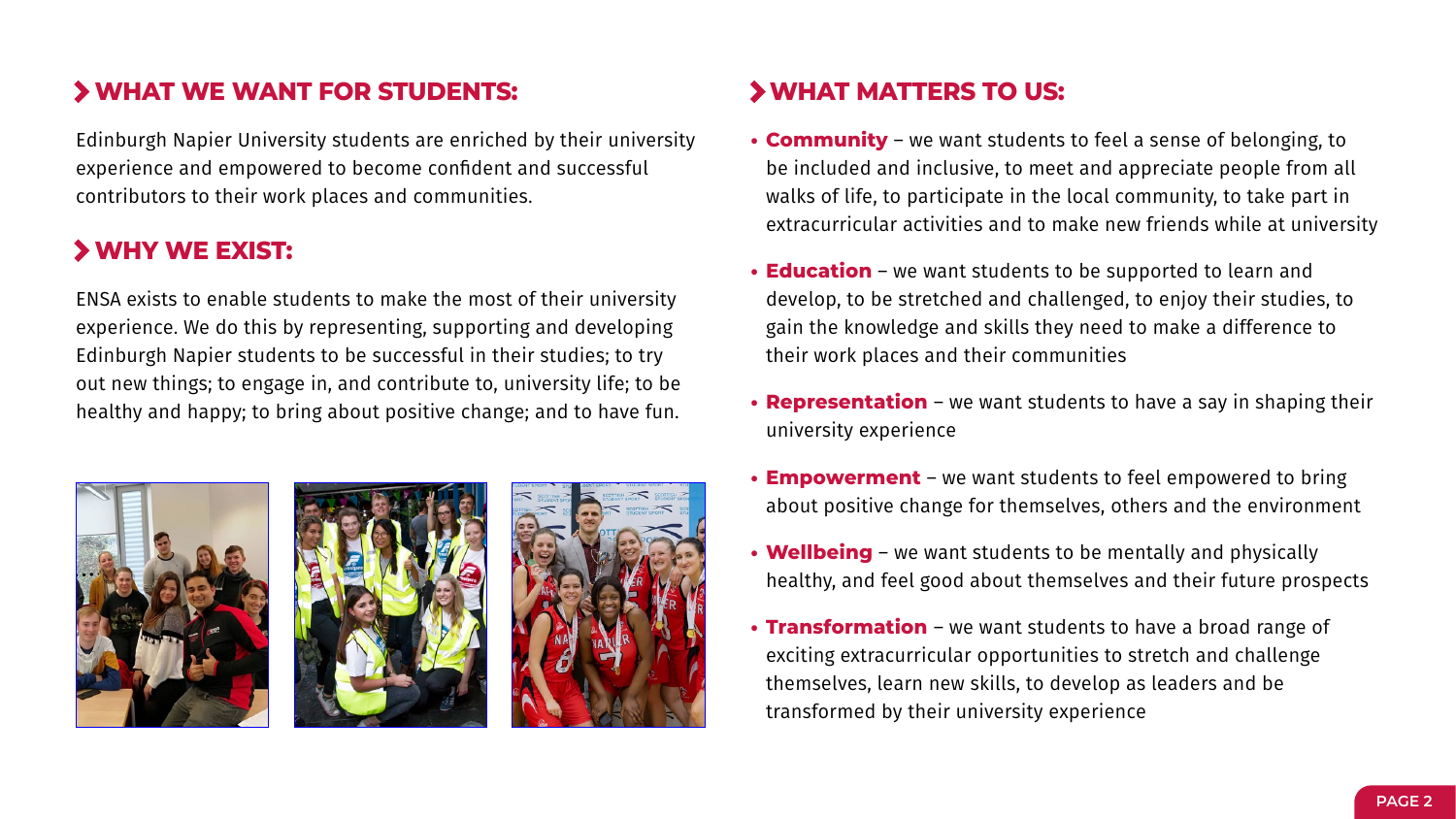#### **WHO WE ARE AND WHAT WE DO:**

Edinburgh Napier Students' Association (ENSA) is a student-led, independent charity serving all students of Edinburgh Napier University. Our three elected Officers, the President and two Co-Presidents, are champions for students and work on their behalf to ensure they have the best possible experience at university. We serve our members primarily through the following key areas:

**Events:** we put on a range of exciting events throughout the year, including Freshers' Week

**Representation:** we train over 300 Programme Reps, chosen by students, to represent concerns on education-related matters and effect change

**Sports and Societies:** we support over 20 sports clubs and more than 30 societies

**Advice:** we provide an independent and confidential welfare rights and education service

**Campaigns:** we run a range of campaigns throughout the year promoting equality and diversity, health and wellbeing, sustainability, and other issues important to students

#### **ENGAGEMENT**

Everything we do is for students. And we want to do more great things for more students. For the next three years we have set ourselves the goal of increasing engagement so that more students will:

- **•** Know who we are and what we do
- **•** Take up extracurricular activities
- **•** Put themselves forward to represent the study body by running for office, serving on ENSA 50 or being a Programme Rep
- **•** Vote in elections
- **•** Use our Advice Service
- **•** Take part in campaigns
- **•** Enjoy our events, including Freshers Week

## OUR KEY PRIORITIES FOR 2021 - 2024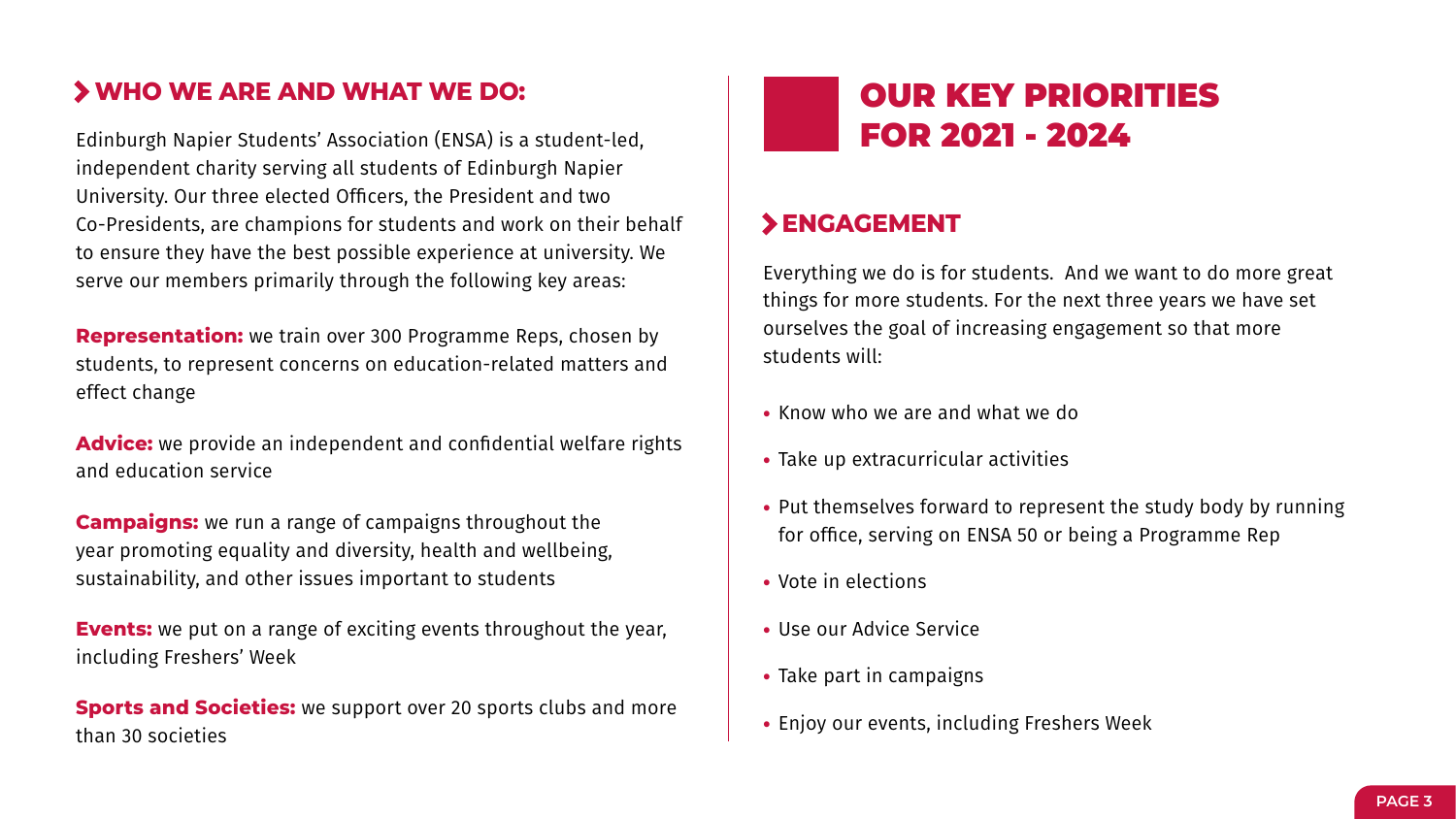In order to achieve these goals, we will:

- **•** Increase our social media outputs and use a greater variety of communication channels
- **•** Develop our competency in using a wider range of digital technologies
- **•** Have a more visible presence across all three campuses
- **•** Make more use of Programme Reps and the ENSA 50 to understand what students want
- **•** Deliver more meaningful campaigns that are important to students
- **•** Have more of a variety of events across the year at different venues
- **•** Work in partnership with other organisations and with the University when there is a clear benefit for students
- **•** Increase our commercial income to enable us to offer more for students
- **•** Share our success stories so students know what we do and the difference we make

#### **WELLBEING**

We want Edinburgh Napier students to be healthy in body and mind. To enhance student wellbeing we will:

- **•** Enhance our Advice Service to enable more students to access support for academic and welfare issues
- **•** Develop the expertise in our Advice Service to provide academic representation for those Edinburgh Napier students studying outside of Scotland including the University's Global Online students
- **•** Create a programme of recreational sport to attract a wider range of students who have a preference for casual participation in sporting activities
- **•** Diversify our sports programme to be more inclusive to attract BAME and LGBT+ students as well as students with disabilities
- **•** Offer more outdoor activities to promote a sense of wellbeing that comes through nature connection
- **•** Partner with the University Wellbeing Team to support the delivery of the University's Wellbeing Strategy

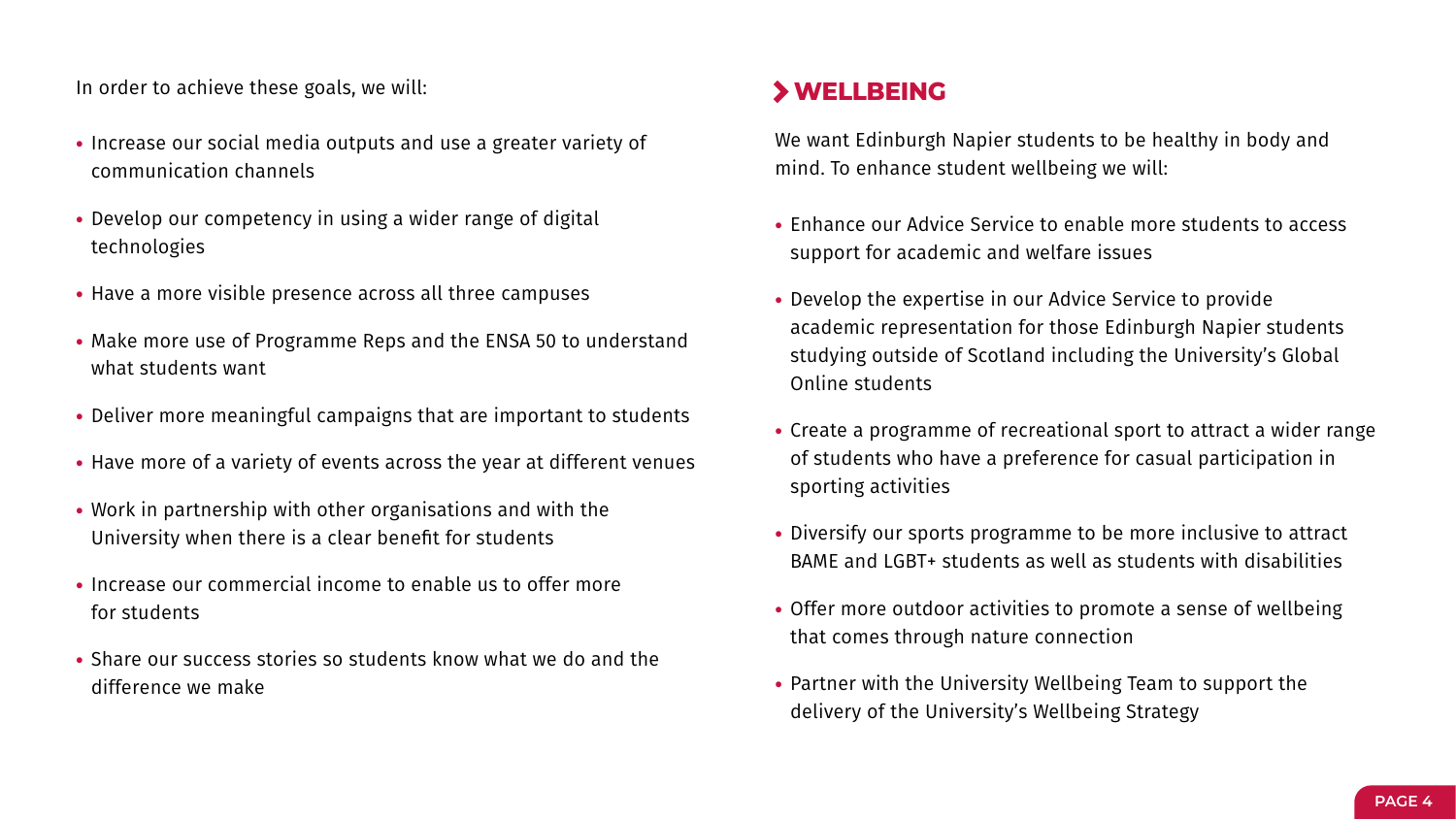### **COMMUNITY**

It's important to feel a sense of belonging while at university. For this reason, we are committed to building student communities and connecting students with the local community by:

- **•** Doing more to support societies to grow and develop existing societies and identify opportunities to aid in the creation of new ones
- **•** Helping societies through training and development to understand their role in promoting a sense of community and inclusivity
- **•** Highlighting opportunities for students to get involved in, and connect with, the local community through participating in local events and activities or fundraising for charities
- **•** Offering a range of events and activities at different times of the day and at different venues in order to be more inclusive of students from different backgrounds and with differing priorities, including part time, mature and postgraduate students
- **•** Providing an attractive range of online events and activities using digital technologies to engage all students including distance learners

#### **EDUCATION AND LEADERSHIP DEVELOPMENT**

University is a great time to work on developing leadership skills. ENSA will scale up its support for student leaders by:

- **•** Promoting volunteering and providing training and development opportunities for student volunteers in collaboration with Volunteer Edinburgh and ENU Student Futures
- **•** Improving and enhancing its induction and professional development programme for Full Time Officers
- **•** Developing and supporting Full Time Officers (2022/23 Officers are pictured below) to deliver their manifestos

*continues overleaf >*



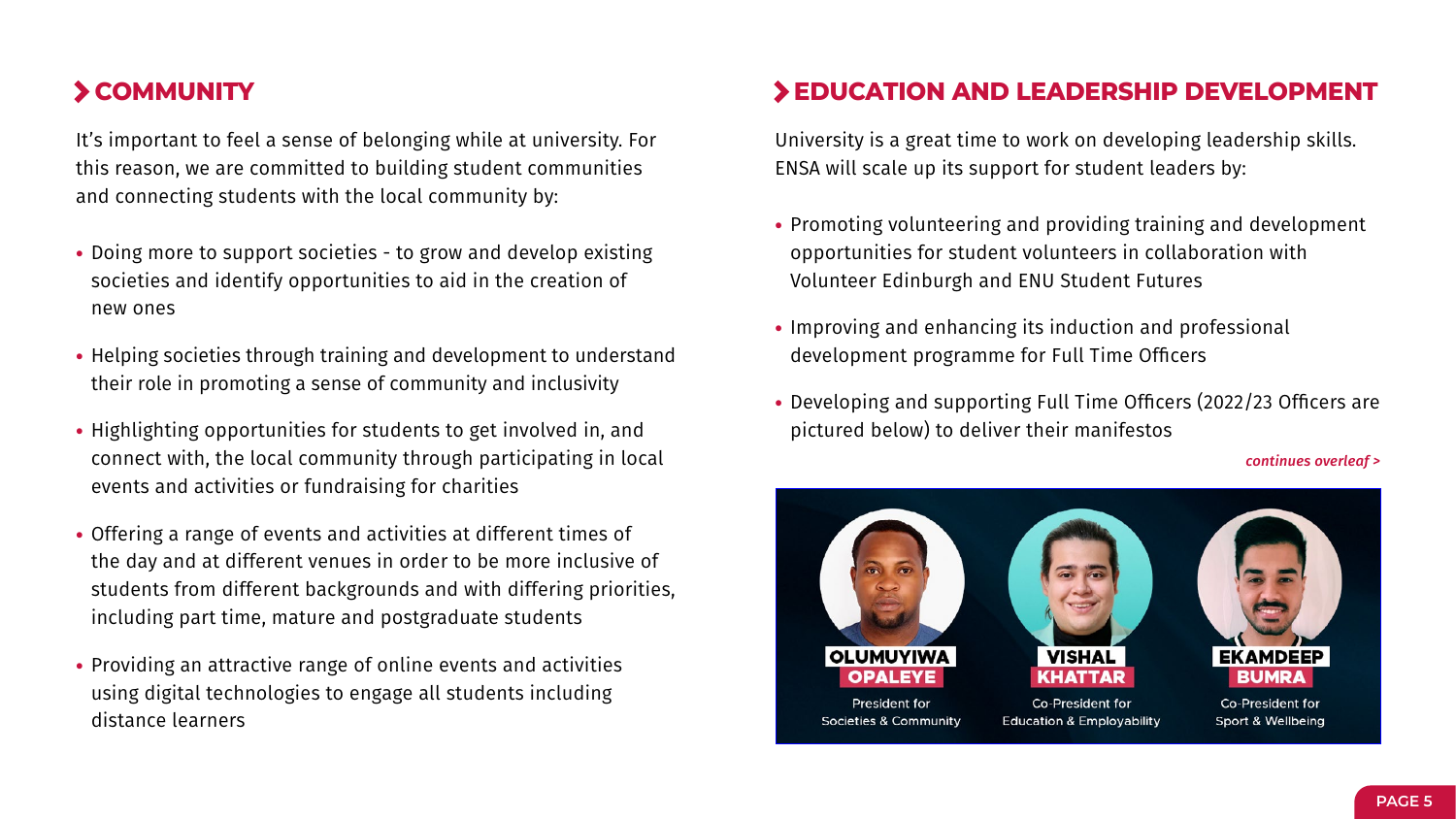- **•** Supporting Programme Reps to effectively represent students' academic interests
- **•** Providing the structure for an effective ENSA 50
- **•** Ensuring all clubs and societies leaders complete essential training and are offered additional training opportunities throughout the year
- **•** Encouraging them to get involved in meaningful campaigns to bring about positive change
- **•** Giving them opportunities to contribute to organising and delivering events and activities





#### **OUR PEOPLE**

We will continue to nurture a collaborative and consultative culture, where all staff feel valued, challenged and supported to deliver a high-quality service for students.

Specifically, we will:

- **•** Work as a team to develop values and behaviours to guide our work and our working relationships
- **•** Ensure that staff have professional development plans in place that are implemented and reviewed annually
- **•** Enhance our performance management processes to provide staff with ongoing feedback for development purposes

*continues overleaf >*

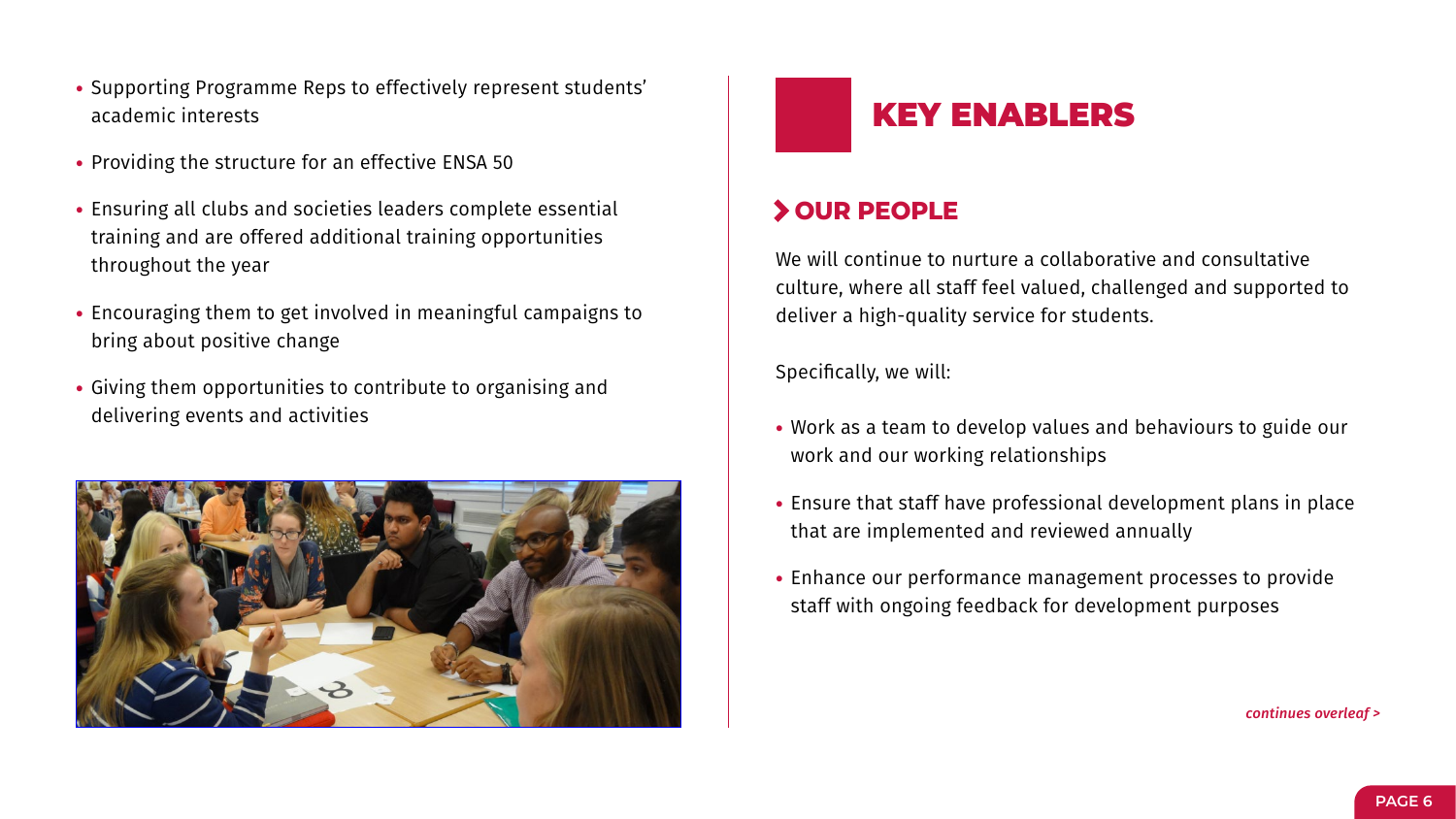#### **GOVERNANCE AND SUSTAINABILITY**

We will continue to develop and improve our governance structures to ensure that ENSA is well-governed, financially sustainable and fully compliant. We are committed to:

- **•** Providing a full induction programme for Board members
- **•** Being financially sustainable with at least three months of reserves in the bank
- **•** Developing and making accessible the full suite of our policies and procedures
- **•** Using the SCVO Governance Code as a basis for assessing governance arrangements
- **•** Becoming a recognised NUS Quality Student Union
- **•** Putting sustainability, both financial and environmental, at the heart of our decision-making

#### **EVALUATING PERFORMANCE AND MEASURING SUCCESS**

We are committed to continuous improvement, which is why we will monitor, evaluate and report on our performance to ensure that we are delivering a high quality service for students in line with our priorities outlined in the prior sections.

In order to be the best students' association we can be, we need regular feedback and input from students. We will therefore seek the views of students through a number of channels both formal and informal, including:

- **•** Programme Rep and ENSA 50 forums
- **•** ENSA Annual Student Survey
- **•** Social media interaction
- **•** Advice Service Feedback Survey
- **•** Informal conversations with Full-Time Officers
- **•** National Student Survey